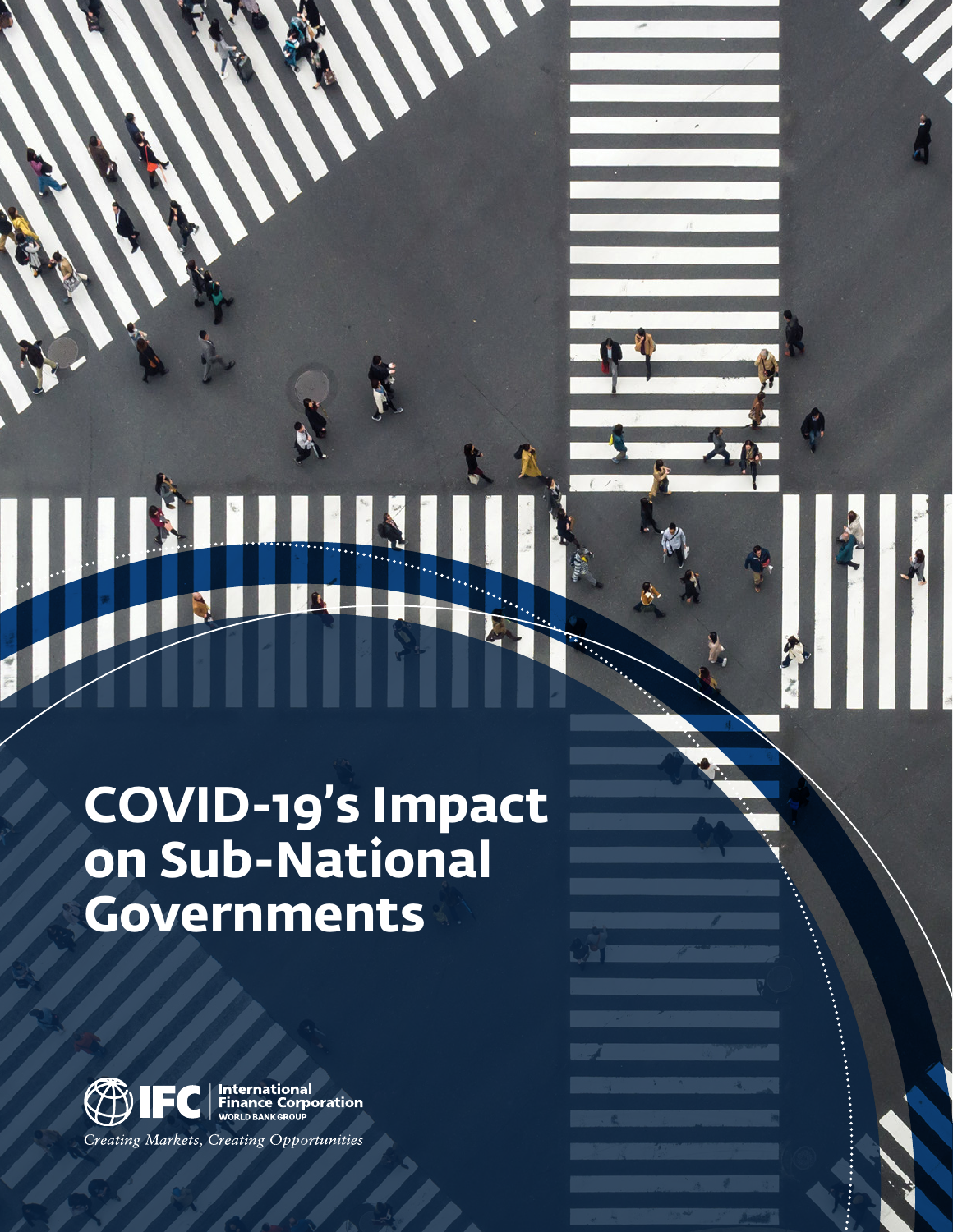In emerging markets, urban centers feel the brunt of both the health and economic crises, putting subnational governments, or SNGs, front and center in the efforts to contain COVID-19. SNGs in emerging markets face significant challenges brought on by the pandemic, for example, significantly less use of public transit, dramatically lower sales tax revenue due to retail and tourism closures, and limited capacity to mount an effective health response. Low levels of preparedness compound these vulnerabilities.

Company of the Company of the Company of the Company of the Company of the Company of the Company of the Company of the Company of the Company of the Company of the Company of the Company of the Company of the Company of t

### **BACKGROUND**

[More than half a million](https://www.uclg.org/sites/default/files/global_observatory_of_local_finance_part_i-ii.pdf) SNGs exist globally at the municipal, state, and regional levels. They are funded through government transfers and own-source revenues derived from taxes and fees for urban services. Most lower-income countries [rely on central government transfers](https://globalmunicipaldatabase.unhabitat.org/sites/default/files/2018-09/Global Municipal Database Metadata and Methods revised 130818_0.pdf) for a large share of revenues. Restrictions on SNG borrowing exist in most countries in emerging markets, where less than [20 percent](https://www.worldbank.org/en/topic/urbandevelopment/brief/city-creditworthiness-initiative) of the largest 500 cities have local borrowing capacity. This further limits cities from accessing commercial debt through capital markets or financial institutions.

### **COVID-19'S IMPACT ON SUB-NATIONAL GOVERNMENTS**

The COVID-19 pandemic has caused significant dislocation in SNG revenues, expenditure burdens and priorities, and the capacity to meet these needs. A global recessions whose effects could last well beyond 2020 is expected. The [World Bank](https://www.worldbank.org/en/publication/global-economic-prospects#:~:text=Global%20Outlook,-Download%20highlights&text=The%20baseline%20forecast%20envisions%20a,economies%20will%20shrink%20this%20year.) forecasts a 5.2 percent contraction in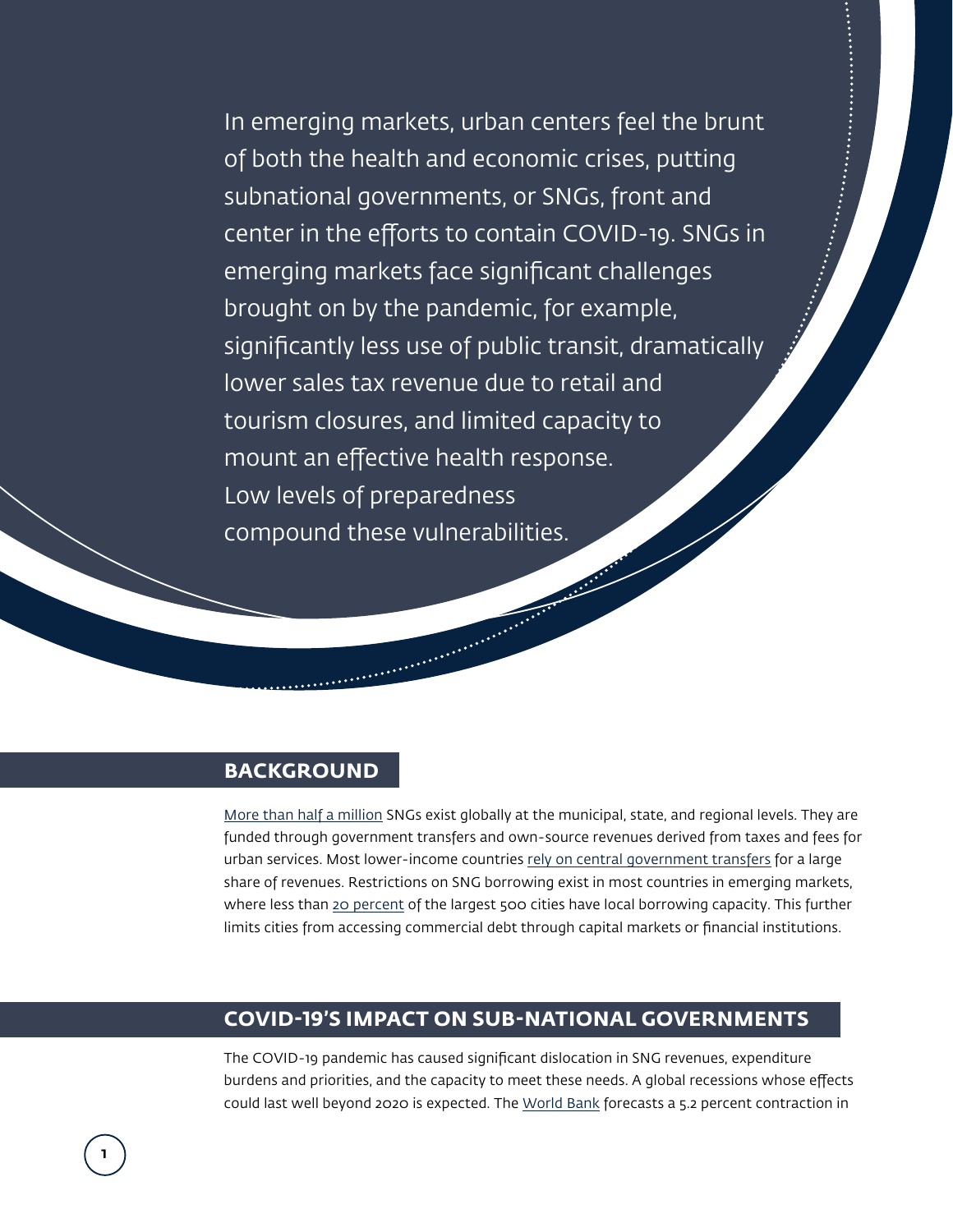global GDP in 2020. With more than [80 percent](https://www.worldbank.org/en/topic/urbandevelopment/overview) of global economic output generated in cities, where 55 percent of the world's population lives and [95 percent](https://unhabitat.org/opinion-covid-19-demonstrates-urgent-need-for-cities-to-prepare-for-pandemics) of COVID-19 cases have been reported, subnational governments are directly impacted by the pandemic and are at the forefront of response measures.

**Impact on cities' revenues:** SNGs see a reduction of tax and other budget revenues during lockdown and recovery periods. Government revenues in 2020 are projected to be, on average, [2.5 percentage points of GDP](https://www.imf.org/en/Publications/WEO/Issues/2020/06/24/WEOUpdateJune2020) lower than in 2019. The shrinking fiscal space will likely affect central government transfers to SNGs. COVID-19 is also affecting cities' own-source revenues. For example:

- Revenues from public transport companies, water utilities, and waste utilities are projected to decline in 2020 due to emergency measures implemented to contain the pandemic. For example, urban mass transit revenues will be severely affected by extended lockdowns and lower usage. A recent [World Bank and the International Association of Public Transport](https://www.uitp.org/publications/impact-of-covid-19-on-indian-bus-operators/)  [\(UITP\) survey](https://www.uitp.org/publications/impact-of-covid-19-on-indian-bus-operators/) of 27 bus operators in India revealed that 81 percent had no ridership following the lockdown in March 2020, while the remainder witnessed a 90 percent reduction, causing significant financial losses.
- COVID-19 will lead to potentially large tax revenue losses for SNGs due to tax deferrals and lower taxable incomes. Cities reliant on elastic sources of revenue (for example, on sales and income taxes), or with a high share of revenues and employment in tourism and commodity exports will be more severely impacted in the short term.
- SNGs also generate revenues from land sales, rental income, royalties, and dividends, all of which will be affected by the pandemic.

The World Bank's global estimates project a  $15-25$  percent decline in local government revenues in 2020. In Africa, [local governments could experience a drop in local finances of 30–65 percent](https://unhabitat.org/sites/default/files/2020/06/covid-19_in_african_cities_impacts_responses_and_policies2.pdf), on average, depending on the severity of the crisis.

**Impact on expenditures:** COVID-19 has led to emergency expenditures to support the overall economy, healthcare systems, coping measures, social protection, and other actions. Forecasts show that the pandemic will push [71 million](https://unstats.un.org/sdgs/report/2020/The-Sustainable-Development-Goals-Report-2020.pdf) people into extreme poverty in 2020, mostly [informal workers](https://www.ilo.org/wcmsp5/groups/public/@dgreports/@dcomm/documents/briefingnote/wcms_749399.pdf) and [women](https://www.un.org/sites/un2.un.org/files/the_world_of_work_and_covid-19.pdf). This situation contributes to widening the social protection financing gap in developing countries. The degree to which SNGs bear these expenses depends on the level of fiscal decentralization. In cities such as Bogota—where health, education, and social inclusion account for 50 percent of operating expenses—the pandemic's impact on SNGs' social expenditures is more pronounced.

**Impact on creditworthiness and borrowing:** Pandemic-induced economic and financial shocks continue to trigger both sovereign and SNG rating downgrades globally. Argentina, Colombia, Guatemala, Mexico, Nigeria, and South Africa were downgraded by at least one rating agency since April, with sub-sovereign ratings subsequently adjusted downwards. [According to](https://www.spglobal.com/ratings/en/research/articles/200623-ratings-on-emerging-market-local-governments-take-the-hardest-hit-in-the-first-half-of-2020-11542686)  [S&P](https://www.spglobal.com/ratings/en/research/articles/200623-ratings-on-emerging-market-local-governments-take-the-hardest-hit-in-the-first-half-of-2020-11542686), sub-sovereigns were also downgraded on a standalone basis in more than half of the cases. All the rating downgrades taken on SNG in the first half of the year were downgrades covering lower-raked SNGs. Outlooks deteriorated across the board (Figure 1).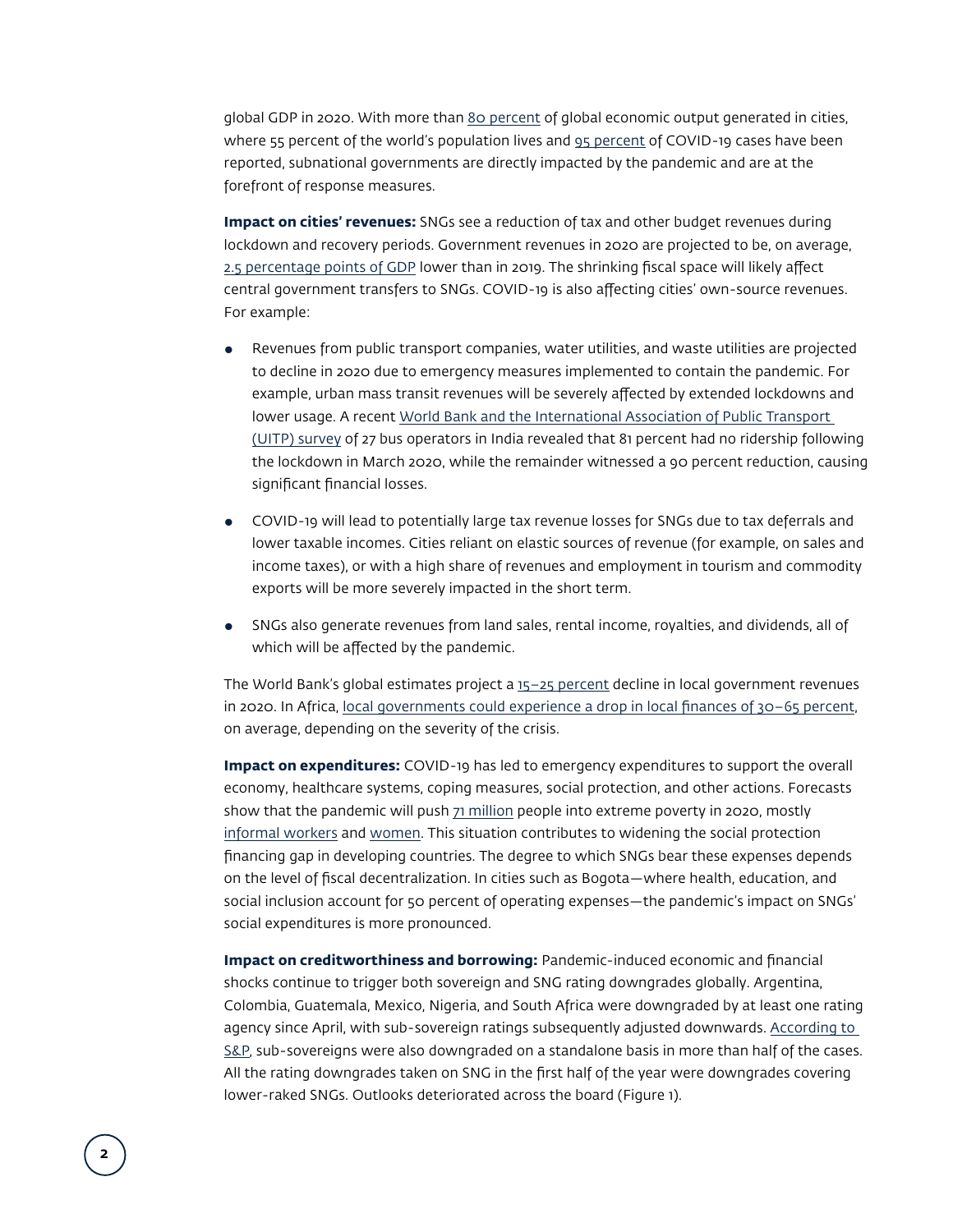## **2009–2020 YTD 2009–2020 YTD**





Many SNGs in middle-income countries, such as Argentina, Brazil, India, and Turkey, have an active borrowing program and maintain high debt levels. [S&P forecasts](https://www.spglobal.com/ratings/en/research/articles/200609-covid-19-fiscal-response-will-lift-local-and-regional-government-borrowing-to-record-high-11518255) that the global recession and shrinking fiscal space will force credit-rated SNGs to increase annual borrowing by 10 percent over 2020–21, relative to previous forecasts of a 6 percent growth, pointing to a higher debt burden for SNGs due to the pandemic. Rating agencies expect debt levels to remain sustainable, supported by record-low interest rates on long-term foreign currency debt.

SNGs with low creditworthiness will face credit rating pressures reflecting both COVID-19 impacts and pre-existing vulnerabilities, and are likely to struggle to fund regular Capex. Some SNGs are also struggling to fund short-term liabilities. In [South Africa,](https://www.dailymaverick.co.za/article/2020-09-15-eskom-debt-battle-utility-secures-free-state-municipal-farms-worth-r2-5bn/) for example, many municipalities have historically failed to meet their obligations to Eskom, the country's power utility. The pandemic has increased these SNGs revenue pressures. Some previous well-banked SNGa are also facing liquidity constraints in local markets, which is increasing reliance on multilateral banks and fiscal consolidation measures.

### **RESPONSE TO THE CRISIS**

Responses to contain COVID-19 impacts in cities are being implemented at various levels of government: central, regional, and municipal. External support is also being extended to sovereigns and SNGs by development partners.

**SNGs are at the front line of COVID-19 containment and mitigation of the socio-economic impacts.** Wide-ranging measures have been implemented to contain the virus, such as deploying emergency public service facilities to underserved areas, implementing lockdowns and movement restrictions, and expanding medical care and containment facilities.

For example, [Pakistani provincial governments](https://www.imf.org/en/Topics/imf-and-covid19/Policy-Responses-to-COVID-19#P) announced fiscal measures broadly consisting of cash grants to low-income households, tax relief, and additional health spending that includes increased compensation to healthcare workers. The Punjab local government announced a tax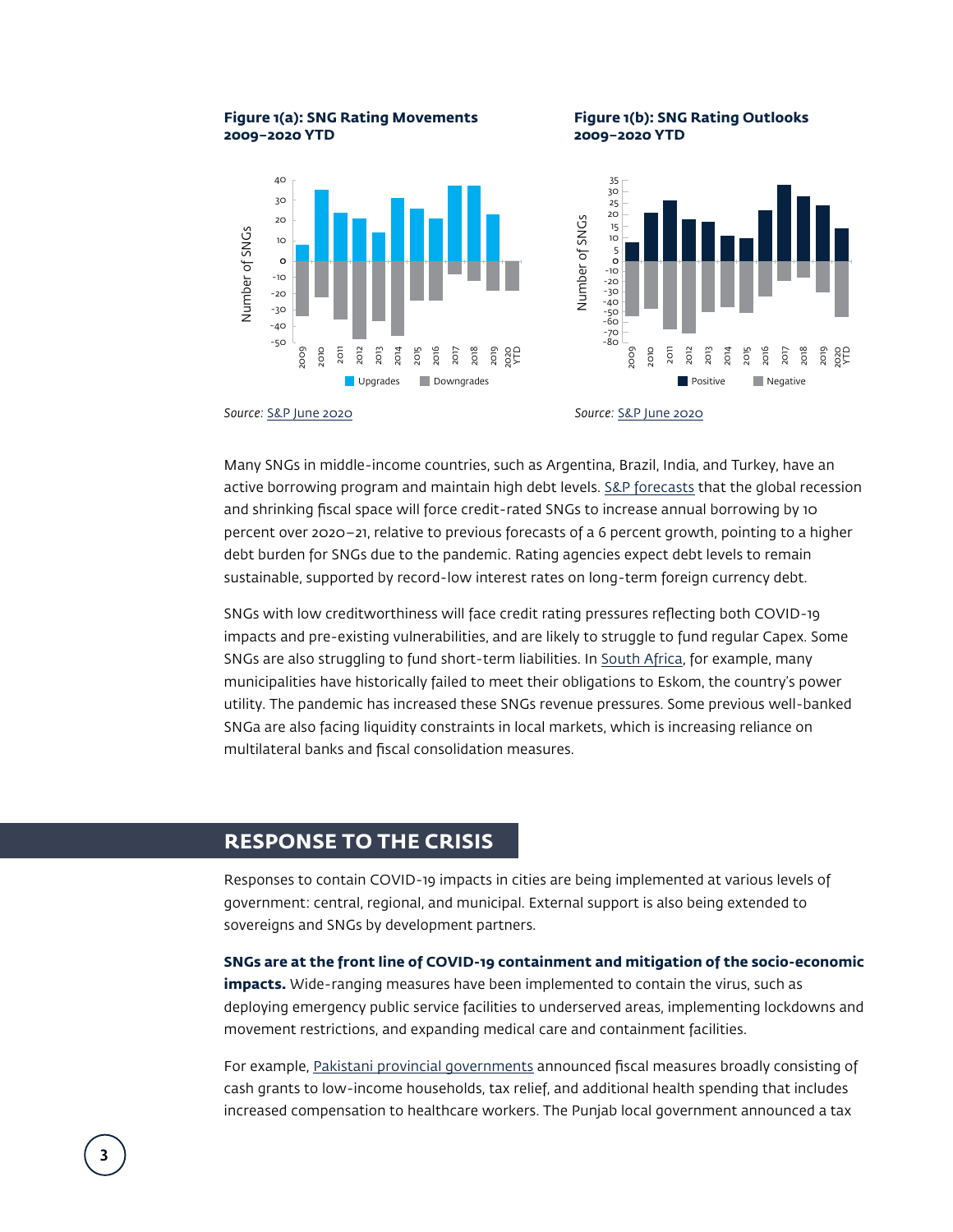relief package and a cash grants program collectively valued at 28 billion Pakistani rupees (\$168 million). [Cape Town](http://www.capetown.gov.za/Media-and-news/First clinic ) rolled out COVID-19 testing booths and spent 70 million South African rand (\$4.1 million) to implement a COVID-19 preparedness plan that included retrofitting clinics and setting up overflow facilities. The [Mexico City](http://gamadero.gob.mx/Mercomuna/blog.html) capital government and 13 of its 16 municipalities collaborated to implement a new food voucher program supporting low-income households and micro-businesses.

**As existing cashflows are diverted to cover emergency expenditures, SNGs are cutting or delaying non-essential capital and operating expenditures.** While operating expenditures are usually dominated by salaries and are much less flexible, the pandemic has caused operating expenditures cuts in areas such as community and economic development, code inspections, and permitting. Cities are also putting some workers on furlough as well as implementing hiring freezes.

The bulk of uncommitted capital expenditures are relatively more flexible, thus face a higher risk of deferral. The [Philippines](https://theaseanpost.com/article/build-build-build-program-amid-pandemic) government has reduced its public works and highways budget for 2020 by about 21 percent to fund COVID response programs. [In Africa](https://unhabitat.org/sites/default/files/2020/06/covid-19_in_african_cities_impacts_responses_and_policies2.pdf), SNG investment expenditures supported by central government transfers could decline by 26–63 percent, on average, depending on the size of the city and the severity of the crisis. For example, [Kenya](https://www.fitchsolutions.com/infrastructure-project-finance/infrastructure-post-covid-19-sector-focus-amidst-economic-stimulus-push-17-07-2020?fSWebArticleValidation=true&mkt_tok=eyJpIjoiTVROaU56SmhOR1ZpWm1VNCIsInQiOiJ6K0kwTFZBb1wvVnVmRGh3Q1R4bVlmdkxcL0RJVDNHblJpVU43d3I0empaampEN0RWUXlhbko0cmU0Mzh4Yk9aOVN0VXMySHJWVXNzbVowdjQ1SnQyYjNJXC81MmV1ckpNaFRmSDhpa0NjaFlZNktEZVIwSnpMOEM4XC82aEZDK0lDaXoifQ%3D%3D) implemented a 71 percent budget cut on its [Big Four](https://vision2030.go.ke/towards-2030/) projects, under the 2020-21 budget period.

**Territorial containment measures have been adopted that depend on effective SNG leadership and planning.** To curb a potential resurgence of COVID-19 cases, Mexico adopted a reopening protocol that codes states based on the epidemiological situation, allowing different types of economic activities. [Ukraine](https://www.imf.org/en/Topics/imf-and-covid19/Policy-Responses-to-COVID-19#U) adopted a similar framework based on four quarantine zones, while in [India](https://www.imf.org/en/Topics/imf-and-covid19/Policy-Responses-to-COVID-19#U), the relaxation of travel restrictions was geographically staggered.

**SNGs are not shouldering the burden of the pandemic alone—many central governments have already responded to COVID-19 with unprecedented measures.** Adopted measures include additional government spending for medical resources, employment support, food distribution, subsidies for small businesses, social protection, and public investment.

[In Brazil](https://www.imf.org/en/Topics/imf-and-covid19/Policy-Responses-to-COVID-19#B), which has among the highest number of cases globally, the national government has implemented a series of fiscal measures adding up to 12 percent of GDP. These include income support to vulnerable households, employment support, lower taxes, and import levies on essential medical supplies, liquidity support to businesses and households from public banks.

[Ukraine](https://www.imf.org/en/Topics/imf-and-covid19/Policy-Responses-to-COVID-19#U) has been implementing several measures to support businesses, including the cancellation of penalties for certain tax legislation violations until the last day of the quarantine and a temporary moratorium on tax audits and inspections. The government has also expanded the subsidized loans program and credit guarantee scheme, extending about 3,000 loans worth 6.8 billion Ukrainian hryvnias (\$240 million) as of September 2020.

**Some relief may come from international institutions.** The IMF announced its readiness to mobilize its \$1 trillion lending capacity to help nations implement essential containment measures, shield affected people and firms, reduce stress to the financial system, and implement recovery programs. The World Bank also announced a \$14 billion COVID-19-related financing package.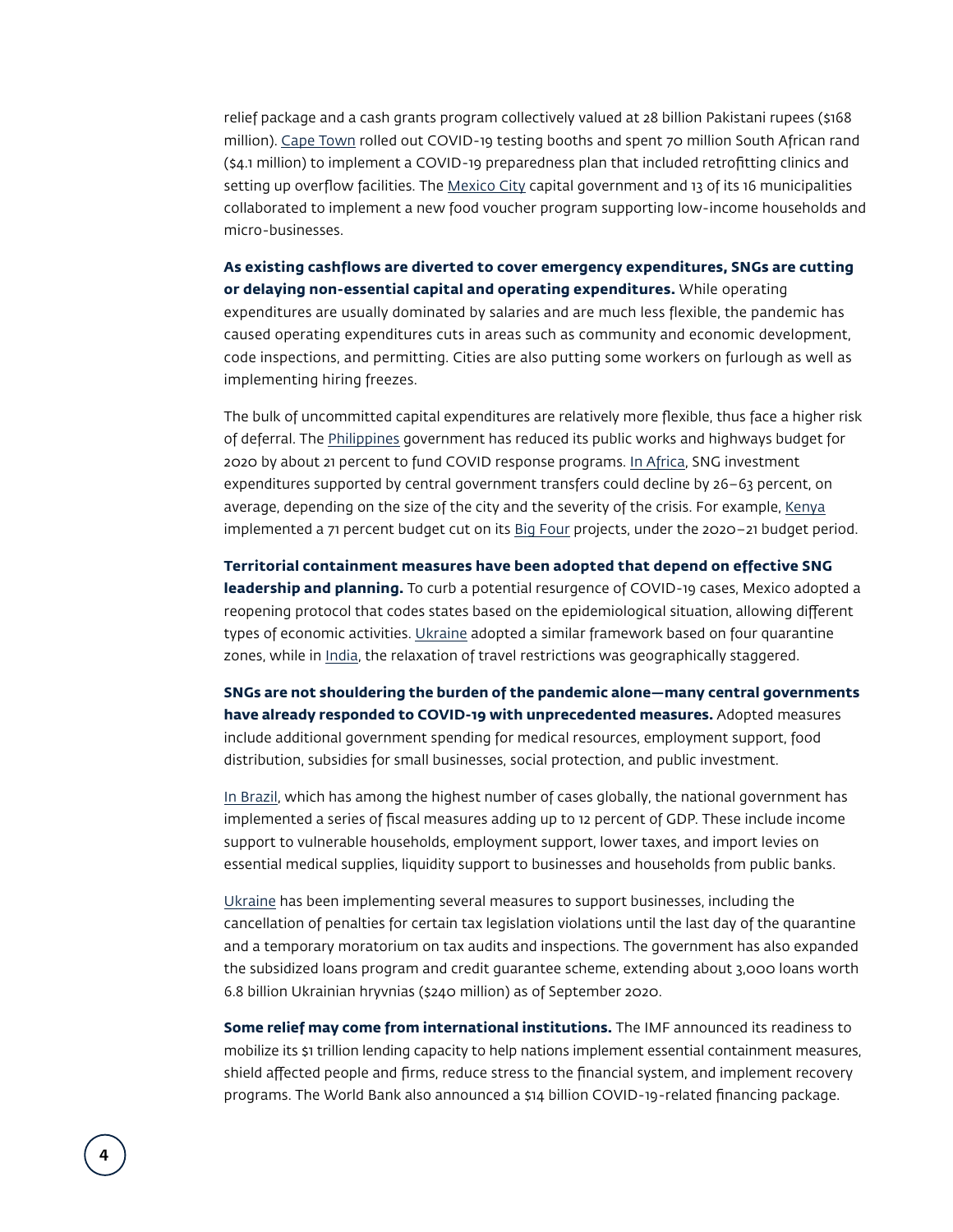IFC is supporting SNGs through financing and advisory services to help mitigate the crisis:

- *IFC's support to SNGs during the crisis* includes alleviating liquidity and debt pressures, ensuring continuity of essential public services, and adapting public infrastructure to the challenges posed by the COVID-19 outbreak. In Turkey, IFC is providing financing to a municipal water utility for the continuation of essential construction works. In Ukraine, IFC provided support to Zaporizhzhia City to understand public mobility patterns for enhancing the planning of quarantine and reopening measures, among others. In Morocco, IFC is supporting an SNG to meet funding needs related to the purchase of disinfection and sterilization equipment for public spaces.
- *IFC's regular Capex support* is meeting increased demand from SNGs that are adequately served by the market under normal liquidity conditions. For example, IFC is supporting the cities of Ekurhuleni (South Africa) and San Jose (Costa Rica) with long-term financing to implement infrastructure Capex plans.

### **GOING FORWARD**

**COVID-19 has increased impetus to address access gaps, meet growing demand, and build resilience.** Infrastructure accounts for a significant part of the planned post-COVID economic stimulus in some emerging markets. For example, Bogota, [Colombia,](https://www.fitchsolutions.com/infrastructure-project-finance/infrastructure-post-covid-19-sector-focus-amidst-economic-stimulus-push-17-07-2020?fSWebArticleValidation=true&mkt_tok=eyJpIjoiTVROaU56SmhOR1ZpWm1VNCIsInQiOiJ6K0kwTFZBb1wvVnVmRGh3Q1R4bVlmdkxcL0RJVDNHblJpVU43d3I0empaampEN0RWUXlhbko0cmU0Mzh4Yk9aOVN0VXMySHJWVXNzbVowdjQ1SnQyYjNJXC81MmV1ckpNaFRmSDhpa0NjaFlZNktEZVIwSnpMOEM4XC82aEZDK0lDaXoifQ%3D%3D) approved its District Development Plan in May 2020, aimed at advancing several large-scale public transit projects over the next four years. [Indonesia](https://www.nasdaq.com/articles/indonesia-parliament-passes-president-joko-widodos-%24185-bln-2021-budget-2020-09-29) has budgeted nearly 50% annual increase for infrastructure spending in 2021 to catch up on projects neglected during the pandemic.

**As SNGs are making hard decisions to adjust their operating and capital expenditures in 2020–21, clear strategies and prioritization are required.** Such decisions must be taken in a timely way to maintain financial sustainability, and with clear strategy and priorities in mind to ensure the stable functioning of the public infrastructure, provision of basic public services, and economic recovery conditions.

**Cities will need to address structural issues in urban infrastructure and unemployment.** These include low SNG fiscal capabilities, large inequalities in access, low urban planning capabilities, and high levels of employment informality. Unemployment will increase in marginalized areas due to the pandemic, increasing inequality. SNGs' recovery efforts should systematically address inequality, improve social protection, deepen planning capabilities, and improve crisis preparedness and response.

**SNGs will require additional financial resources.** Depending on the severity of economic damage from the pandemic, the recovery process will require government interventions. Volatility and risk aversion in financial markets are likely to remain in the short term. In contrast, in the medium term, a global recession affecting developed countries may result in subdued capital flows to emerging markets. While the specific needs of SNGs during the recovery period are still unfolding, support from development finance institutions will be imperative.